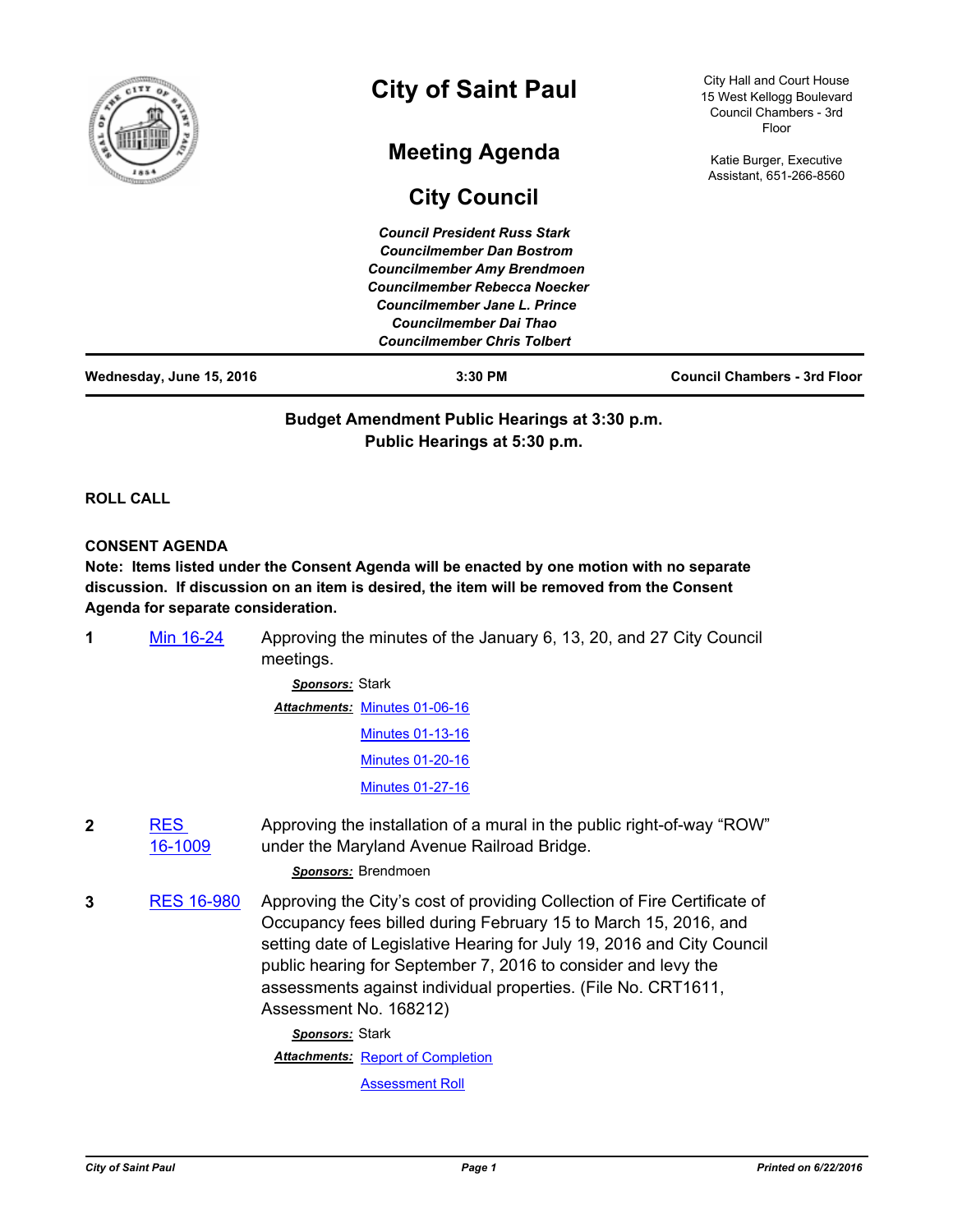| 4 | <b>RES 16-981</b> | Approving the City's cost of providing Collection of Vacant Building<br>Registration fees billed during December 15, 2015 to March 18, 2016,<br>and setting date of Legislative Hearing for July 19, 2016 and City<br>Council public hearing for September 7, 2016 to consider and levy the<br>assessments against individual properties. (File No. VB1613,<br>Assessment No. 168815) |
|---|-------------------|---------------------------------------------------------------------------------------------------------------------------------------------------------------------------------------------------------------------------------------------------------------------------------------------------------------------------------------------------------------------------------------|
|   |                   | <b>Sponsors: Stark</b>                                                                                                                                                                                                                                                                                                                                                                |
|   |                   | <b>Attachments: Report of Completion</b>                                                                                                                                                                                                                                                                                                                                              |
|   |                   | <b>Assessment Roll</b>                                                                                                                                                                                                                                                                                                                                                                |
| 5 | <b>RES 16-984</b> | Approving the City's cost of providing Excessive Use of<br>Inspection/Abatement services billed during February 25 to March 30,<br>2016, and setting date of Legislative Hearing for July 19, 2016 and City<br>Council public hearing for September 7, 2016 to consider and levy the<br>assessments against individual properties. (File No. J1611E,<br>Assessment No. 168321)        |

*Sponsors:* Stark **Attachments: [Report of Completion](http://StPaul.legistar.com/gateway.aspx?M=F&ID=7e5cbe94-9eda-4849-8d1d-926c28d88da2.pdf)** [Assessment Roll](http://StPaul.legistar.com/gateway.aspx?M=F&ID=935bd712-6c60-4ac8-a27e-b748915d8f3e.pdf)

**6** [RES 16-986](http://stpaul.legistar.com/gateway.aspx?m=l&id=/matter.aspx?key=21821) Approving the City's cost of providing Boarding and/or Securing services during March 2016, and setting date of Legislative Hearing for July 19, 2016 and City Council public hearing for September 7, 2016 to consider and levy the assessments against individual properties. (File No. J1610B, Assessment No. 168110)

> *Sponsors:* Stark **Attachments: [Report of Completion](http://StPaul.legistar.com/gateway.aspx?M=F&ID=e2aab6e8-ea6e-4b4c-9bae-d81ba017b4bf.pdf)** [Assessment Roll](http://StPaul.legistar.com/gateway.aspx?M=F&ID=3924ae81-1e33-4863-a7af-38341dab82d0.pdf)

**7** RES [16-1008](http://stpaul.legistar.com/gateway.aspx?m=l&id=/matter.aspx?key=21850) Accepting an educational grant of \$70,000 from The Travelers Foundation to provide support to the Mayor's educational, youth employment, and out-of-school time initiatives such as Sprockets, Right Track, My Brother's Keeper, and the Saint Paul Promise Neighborhood.

> *Sponsors:* Stark *Attachments:* [2016-17 Travelers Grant Fin Analysis](http://StPaul.legistar.com/gateway.aspx?M=F&ID=32995db4-7a9a-428f-9073-d426031b8f4e.xlsx)

**8** [RES 16-959](http://stpaul.legistar.com/gateway.aspx?m=l&id=/matter.aspx?key=21787) Authorizing the Fire Department to accept the donation of \$50 from Felicha Brown.

# *Sponsors:* Stark

**9** [RES 16-957](http://stpaul.legistar.com/gateway.aspx?m=l&id=/matter.aspx?key=21780) Changing the rate of pay for classification of Director of Safety and Inspections (U), Job Code 105201, from Grade 033 to Grade 035 of EG 17, Non-Represented City Managers.

> *Sponsors:* Stark **Attachments: [Financial Analysis for DSI Director](http://StPaul.legistar.com/gateway.aspx?M=F&ID=b40e1c8f-abba-44b1-9df6-1ae02aaefe4f.pdf)**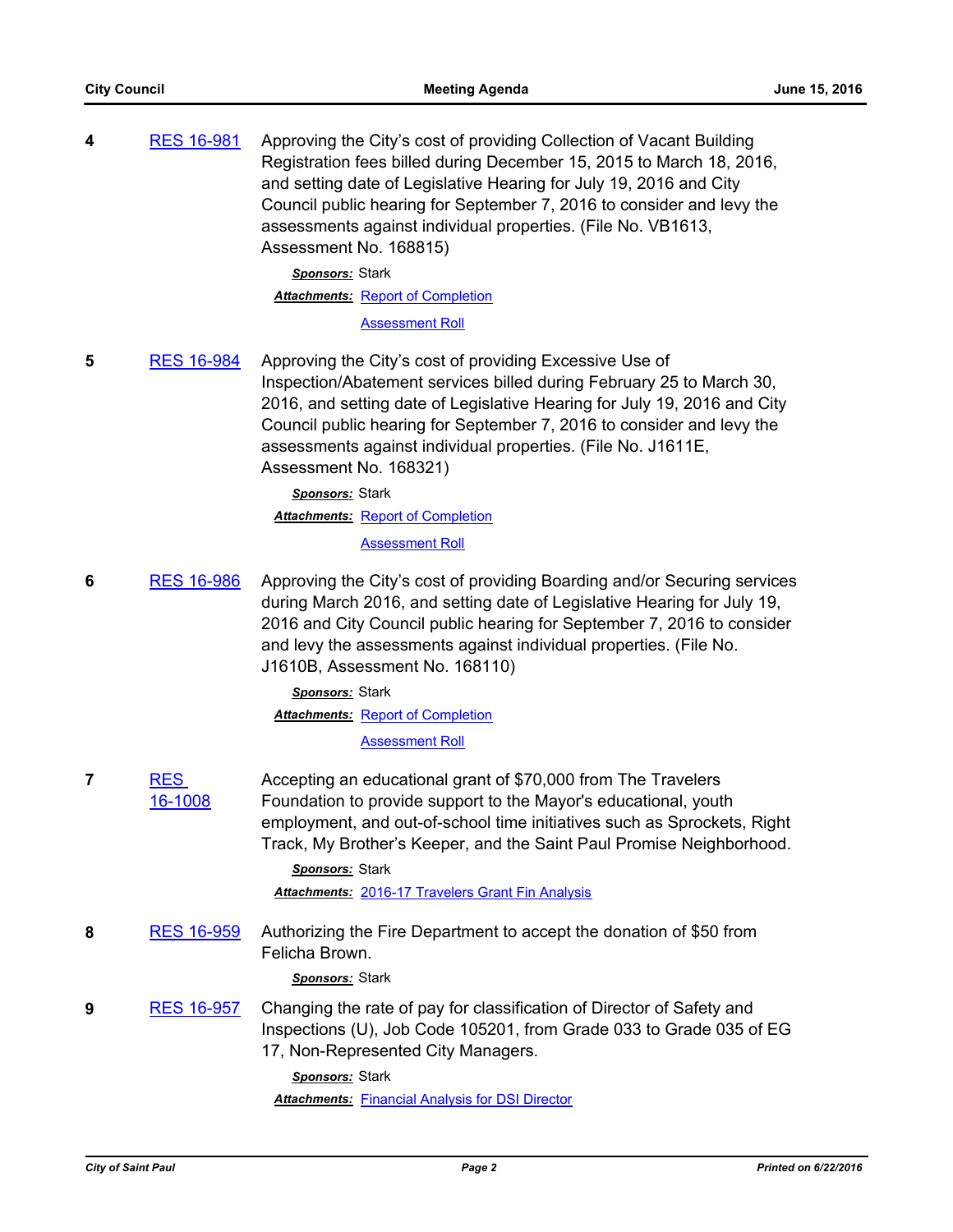| 10 | <b>RES 16-958</b>     | Changing the rate of pay for the classification of Labor Relations<br>Manager, Job Code 120420, from Grade 026C to Grade 028C,<br>Employee Group 17, Non-Represented City Managers Salary Schedule.<br>Sponsors: Stark<br><b>Attachments: Financial Analysis-Labor Relations Manager</b>                                                                                                                                                                                                                                                                               |
|----|-----------------------|------------------------------------------------------------------------------------------------------------------------------------------------------------------------------------------------------------------------------------------------------------------------------------------------------------------------------------------------------------------------------------------------------------------------------------------------------------------------------------------------------------------------------------------------------------------------|
| 11 | <b>RES</b><br>16-1031 | Approving the Mayor's reappointment of Madonna McDermott to Serve<br>on the Saint Paul-Ramsey County Joint Community Health Services<br>Advisory Committee.<br>Sponsors: Stark                                                                                                                                                                                                                                                                                                                                                                                         |
| 12 | <b>RES 16-931</b>     | Approving application for a Minnesota State Arts and Cultural Legacy<br>Grant, through the Minnesota Historical Society Historical and Cultural<br>Heritage program, of up to \$200,000, for rehabilitation of the historic<br>Mendota Road bridge located in Lilydale Regional Park, and if funds are<br>granted, accepting the funds and entering into grant agreements, which<br>may include an indemnification clause, as are necessary to implement<br>and complete the project.<br>Sponsors: Noecker<br><b>Attachments: Lilydale MHS Grant Application Draft</b> |
| 13 | <b>RES 16-914</b>     | Amending the 2016 Budget to accept Metropolitan Council Livable<br>Communities Local Housing Incentives Account Grants in the total<br>amount of \$400,000.<br>Sponsors: Noecker<br><b>Attachments: Budget Amendment</b>                                                                                                                                                                                                                                                                                                                                               |
|    | <b>FOR DISCUSSION</b> |                                                                                                                                                                                                                                                                                                                                                                                                                                                                                                                                                                        |
| 14 | <b>RES</b><br>16-1025 | Supporting the Urban Cross initiative hosted by Mounds Park United<br>Methodist Church.<br>Sponsors: Prince                                                                                                                                                                                                                                                                                                                                                                                                                                                            |

## **ORDINANCES**

**An ordinance is a city law enacted by the City Council. It is read at four separate council meetings and becomes effective after passage by the Council and 30 days after publication in the Saint Paul Legal Ledger. Public hearings on ordinances are held at the third reading.**

**No items**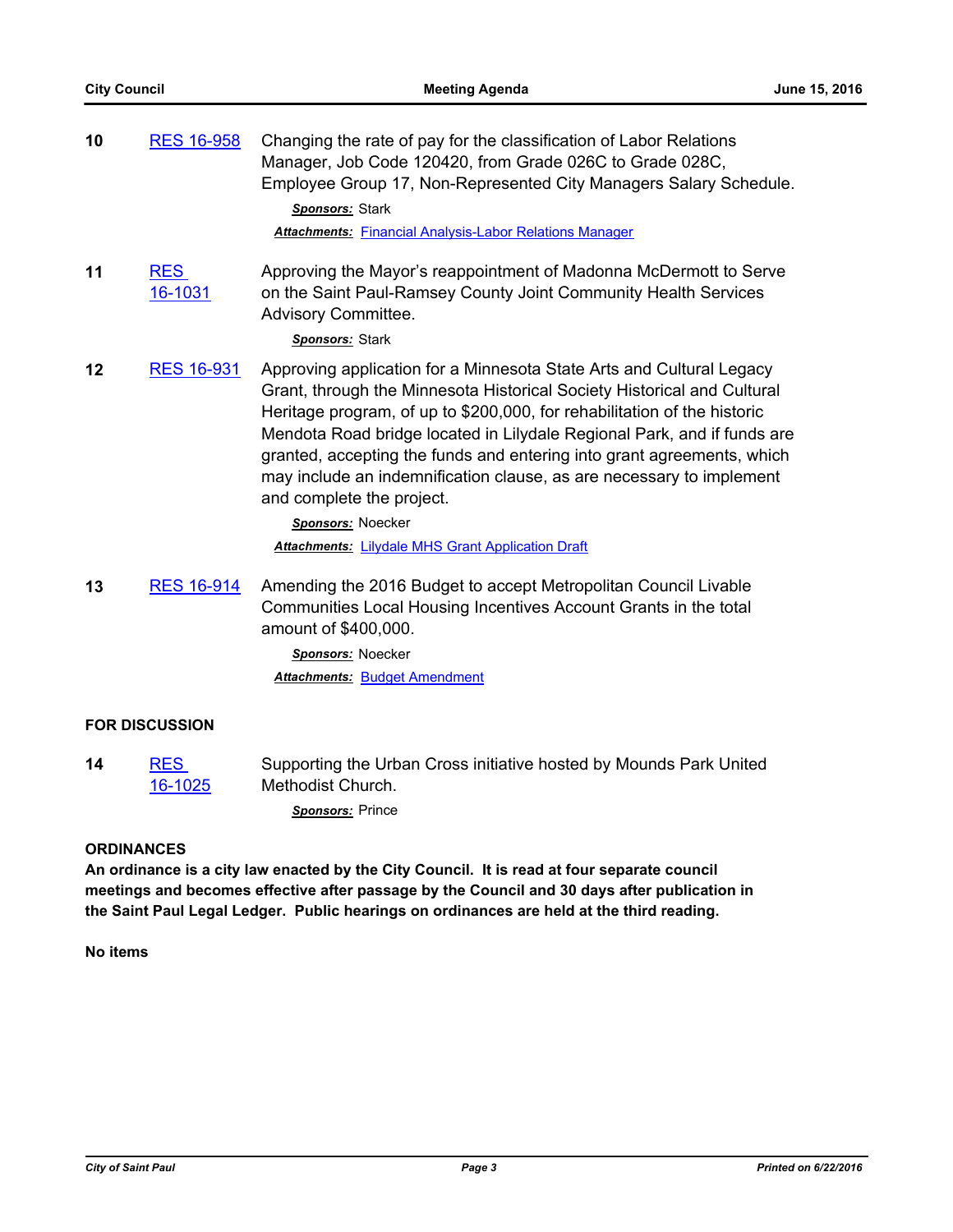## **BUDGET AMENDMENT PUBLIC HEARINGS**

| 15 | <b>RES PH</b><br>16-153     | Amending the financing and spending plans in the Fire Department to<br>establish the spending and financing plans for the grant reimbursement<br>from the City of Bloomington in the amount of \$25,475.40.                                                                          |  |
|----|-----------------------------|--------------------------------------------------------------------------------------------------------------------------------------------------------------------------------------------------------------------------------------------------------------------------------------|--|
|    |                             | Sponsors: Stark                                                                                                                                                                                                                                                                      |  |
|    |                             | <b>Attachments: MN Task Force 1 Financial Analysis</b>                                                                                                                                                                                                                               |  |
| 16 | <b>RES PH</b><br>$16 - 175$ | Accepting an Invest Health Grant from The Reinvestment Fund and the<br>Robert Wood Johnson Foundation.                                                                                                                                                                               |  |
|    |                             | Sponsors: Prince                                                                                                                                                                                                                                                                     |  |
|    |                             | <b>Attachments: Invest Health Grant Fin Analysis</b>                                                                                                                                                                                                                                 |  |
|    | <b>SUSPENSION ITEM</b>      |                                                                                                                                                                                                                                                                                      |  |
|    | SR 16-56                    | Follow-up report from the Administration on efforts to identify revenues<br>and offer alternative options for providing super medic services at both<br>Station 5 and Station 9.                                                                                                     |  |
|    |                             | Sponsors: Stark                                                                                                                                                                                                                                                                      |  |
|    | <b>PUBLIC HEARINGS</b>      |                                                                                                                                                                                                                                                                                      |  |
| 17 | Ord 16-13                   | Amending Chapters 61, 63, 65, and 66 of the Saint Paul Legislative<br>Code pertaining to establishing accessory dwelling units as a permitted<br>use in the R1-RM2 and T1-T3 zoning districts within one-half mile of<br>University Avenue between Emerald Street and Marion Street. |  |

*Sponsors:* Stark **Attachments: [Planning Commission Report](http://StPaul.legistar.com/gateway.aspx?M=F&ID=7246dee7-2677-432e-b841-89a95ebba703.pdf) [Planning Commission Resolution](http://StPaul.legistar.com/gateway.aspx?M=F&ID=679a4ef0-6949-423b-80f5-7072afa969a2.pdf)** [Table 66.221](http://StPaul.legistar.com/gateway.aspx?M=F&ID=585373c8-6c77-4e4a-8d22-e911a37a5485.pdf) [Table 66.321](http://StPaul.legistar.com/gateway.aspx?M=F&ID=a19f29ad-9af4-4e1c-abee-dbbc1a451bd0.pdf) [Foster email](http://StPaul.legistar.com/gateway.aspx?M=F&ID=820e7386-548e-4a86-a00a-1d02f353739c.pdf) [Fan email](http://StPaul.legistar.com/gateway.aspx?M=F&ID=c296f557-8ca1-4b0b-8482-b151793897ca.pdf) [Warns email](http://StPaul.legistar.com/gateway.aspx?M=F&ID=991172f3-b7af-49fe-92ca-cd2514466ca3.pdf) **[Stout testimony](http://StPaul.legistar.com/gateway.aspx?M=F&ID=3d645775-d69f-4a53-836b-3add53969317.pdf)**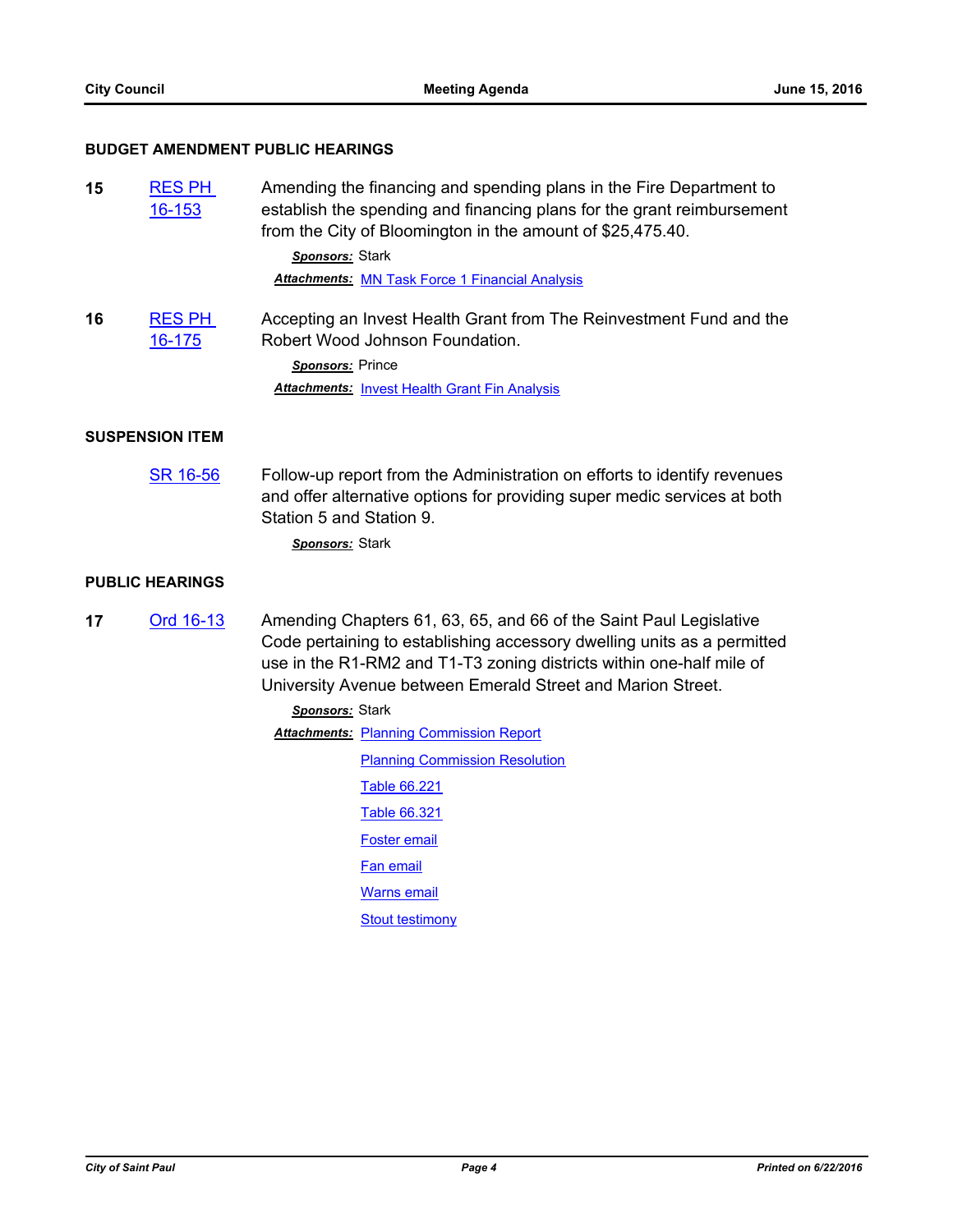**18** [RES PH](http://stpaul.legistar.com/gateway.aspx?m=l&id=/matter.aspx?key=21770)  16-177 Approving the application of Tawfiq Islamic Center for a sound level variance for the Eid-al-Fitr Muslim Festival on Tuesday, July 5, or Wednesday, July 6, or Thursday, July 7, 2016 at the Oxford Community Center Football Field, 270 Lexington Parkway North.

> *Sponsors:* Thao **Attachments: [Application](http://StPaul.legistar.com/gateway.aspx?M=F&ID=4a649e55-3126-42bd-8f26-65d48093caf6.pdf)** [ENS](http://StPaul.legistar.com/gateway.aspx?M=F&ID=dfc367fa-4847-4133-b2fd-3af11bef1bd7.pdf) [Map](http://StPaul.legistar.com/gateway.aspx?M=F&ID=92da9f34-fb35-497d-8289-7c3025330660.pdf) [Notice to District Council](http://StPaul.legistar.com/gateway.aspx?M=F&ID=9d6225b1-24c9-4170-8e32-c6e23e1574d8.pdf) [Notice to Property Owners](http://StPaul.legistar.com/gateway.aspx?M=F&ID=72a8e00b-f2e7-4a4c-82bd-9057d4550977.pdf) [List of Property Owners](http://StPaul.legistar.com/gateway.aspx?M=F&ID=825a485a-5ab3-48bf-ae89-f19ae194ad13.pdf) **[Letter to Applicant](http://StPaul.legistar.com/gateway.aspx?M=F&ID=260917bd-a198-4405-aca9-9fdccd8b420b.pdf)**

**19** [RES PH](http://stpaul.legistar.com/gateway.aspx?m=l&id=/matter.aspx?key=21728)  16-167 Approving the application of Kelly O'Shaughnessy for a sound level variance in order to present amplified DJ music with speakers on Saturday, June 25, 2016 for a birthday party at 702 Fairmount Avenue.

# *Sponsors:* Noecker **Attachments: [Application](http://StPaul.legistar.com/gateway.aspx?M=F&ID=0ef20e79-9b9f-4b2f-bc8f-87188c71cb39.pdf) [ENS](http://StPaul.legistar.com/gateway.aspx?M=F&ID=b49a905d-716d-4d9a-82c9-55b2f1d7c82c.pdf)** [Map](http://StPaul.legistar.com/gateway.aspx?M=F&ID=66d17fc4-ccde-46e9-8390-747e744f1fd5.pdf) [List of Property Owners](http://StPaul.legistar.com/gateway.aspx?M=F&ID=c4b6f398-018a-4d71-95e2-a765d26426f4.pdf) [Notice to District Council](http://StPaul.legistar.com/gateway.aspx?M=F&ID=6eb13b67-b898-4afb-94fb-66964d4623ef.pdf) [Notice to Property Owners](http://StPaul.legistar.com/gateway.aspx?M=F&ID=f4184cc1-00a5-43c8-ae9f-0103f7d6ca38.pdf) **[Letter to Applicant](http://StPaul.legistar.com/gateway.aspx?M=F&ID=14b137be-02a7-4406-94df-d12742785525.pdf)** [SHA letter](http://StPaul.legistar.com/gateway.aspx?M=F&ID=2b2e1905-269a-4a6a-9037-9cd4e94966d1.pdf) **[O'Shaughnessy email](http://StPaul.legistar.com/gateway.aspx?M=F&ID=0b297c43-22ec-4df4-b0b3-d8d2a6b37b3f.pdf)**

- **20** [RES PH](http://stpaul.legistar.com/gateway.aspx?m=l&id=/matter.aspx?key=21768)  16-176 Approving the application of Calida Fuerst, Co-Coordinator, Highland Business Association, for a sound level variance in order to present live music on Friday, July 15, 2016; Saturday, July 16, 2016; and Sunday, July 17, 2016 at Hillcrest Park, 1978 Ford Parkway for the Highland Fest.
	- *Sponsors:* Tolbert **Attachments: [Application](http://StPaul.legistar.com/gateway.aspx?M=F&ID=e1708cd4-c7a6-49fb-8b87-a7990721ea25.pdf)** [ENS](http://StPaul.legistar.com/gateway.aspx?M=F&ID=dea62465-3816-4e7e-be88-44dbd538d270.pdf) **[Map](http://StPaul.legistar.com/gateway.aspx?M=F&ID=e878ecf4-8501-4dad-8dc6-067b4ce639a5.pdf)** [Notice to District Council](http://StPaul.legistar.com/gateway.aspx?M=F&ID=f9d10014-ae9f-43a5-987a-0d5a60730cd5.pdf) [Notice to Property Owners](http://StPaul.legistar.com/gateway.aspx?M=F&ID=c8216457-02fa-4b32-a648-42c0fa1938e2.pdf) [List of Property Owners](http://StPaul.legistar.com/gateway.aspx?M=F&ID=6818d2a1-e17a-486d-afa7-10d0ddf5b99f.pdf) **[Letter to Applicant](http://StPaul.legistar.com/gateway.aspx?M=F&ID=6d011282-6ad5-4a18-9991-76387118be85.pdf)**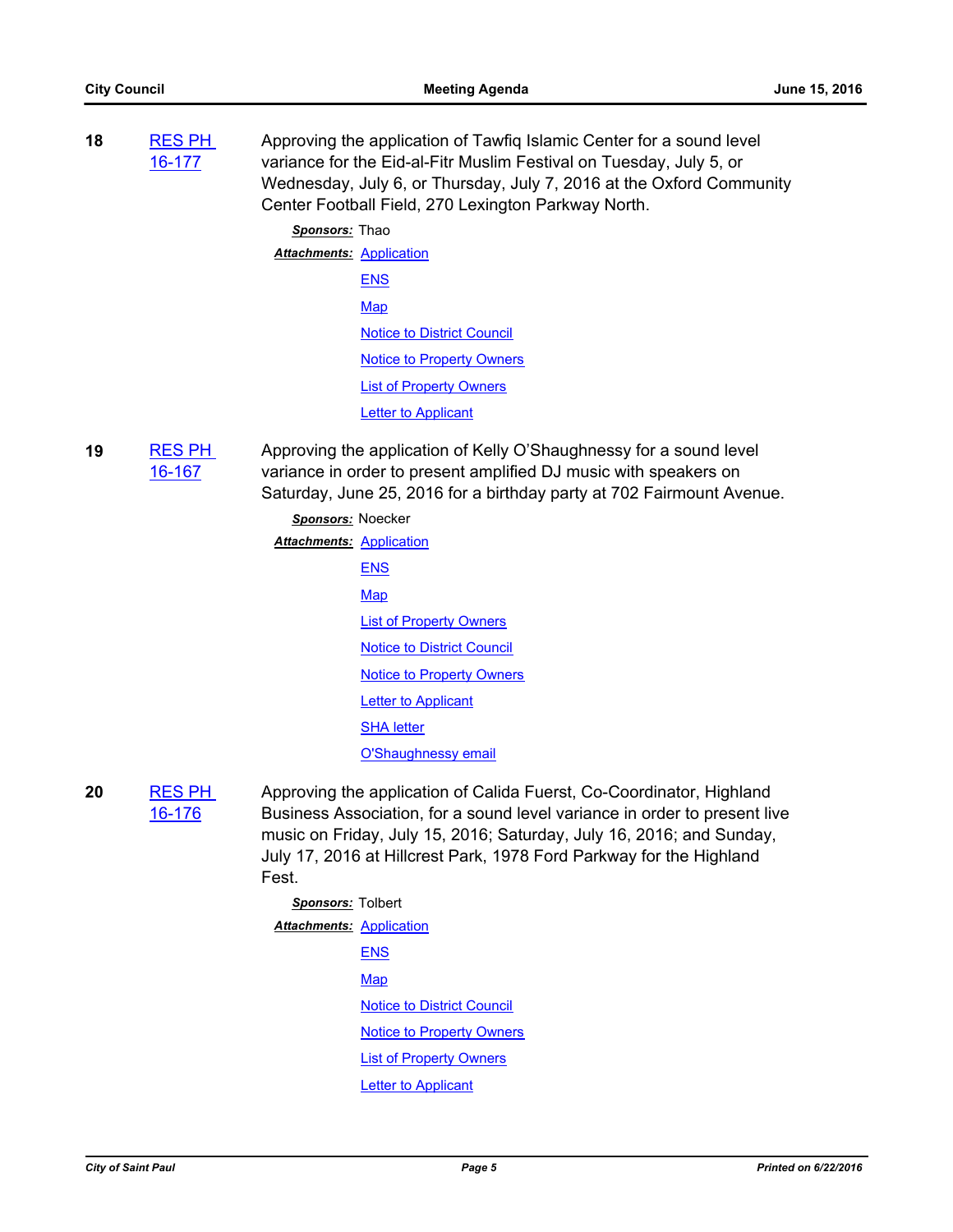| 21 | <b>RES PH</b><br>16-191 | Approving the application of Hmong Family Foundation, Inc. for a sound<br>level variance in order to provide amplified sound on Saturday, July 2<br>and Sunday, July 3, 2016 during the 36th Annual Hmong Freedom<br>Celebration 2016 at the Como Park, McMurray Field Area. |
|----|-------------------------|------------------------------------------------------------------------------------------------------------------------------------------------------------------------------------------------------------------------------------------------------------------------------|
|    |                         | Sponsors: Stark                                                                                                                                                                                                                                                              |
|    |                         | <b>Attachments: Application</b>                                                                                                                                                                                                                                              |
|    |                         | <b>ENS</b>                                                                                                                                                                                                                                                                   |
|    |                         | Map                                                                                                                                                                                                                                                                          |
|    |                         | <b>Notice to District Council</b>                                                                                                                                                                                                                                            |
|    |                         | <b>Notice to Property Owners</b>                                                                                                                                                                                                                                             |
|    |                         | <b>List of Prop Owners</b>                                                                                                                                                                                                                                                   |
|    |                         | <b>Letter to Applicant</b>                                                                                                                                                                                                                                                   |
|    |                         | <b>Thom-King letter</b>                                                                                                                                                                                                                                                      |
|    |                         | <b>Graves email</b>                                                                                                                                                                                                                                                          |
|    |                         | Skwiers-Koballa email                                                                                                                                                                                                                                                        |
| 22 | <b>RES PH</b><br>16-137 | Modifying Residential Permit Parking Area 17 for the Cleveland Bicycle<br>Project. (Public hearing continued from May 4)                                                                                                                                                     |
|    |                         | Sponsors: Stark                                                                                                                                                                                                                                                              |
|    |                         | <b>Attachments: Existing Area 17 Map</b>                                                                                                                                                                                                                                     |
|    |                         | Proposed Area 17 Map - Revised                                                                                                                                                                                                                                               |
|    |                         | Grammens opposition to Permit Parking Area 17 changes                                                                                                                                                                                                                        |
|    |                         | Wilson opposition to Permit Parking Area 17 changes                                                                                                                                                                                                                          |
|    |                         | Thomas opposition to Permit Parking Area 17 changes                                                                                                                                                                                                                          |
|    |                         | Clysdale opposition to Permit Parking Areas 17 & 18 changes                                                                                                                                                                                                                  |
|    |                         | Nieto email re permit parking area 17                                                                                                                                                                                                                                        |
| 23 | <b>RES PH</b><br>16-168 | Modifying Residential Permit Parking Area 16 for the Cleveland Bicycle<br>Project.                                                                                                                                                                                           |
|    |                         | Sponsors: Stark                                                                                                                                                                                                                                                              |
|    |                         | <b>Attachments: Draft Revised Area 16 Resolution</b>                                                                                                                                                                                                                         |
|    |                         | <b>Existing Area 16 Map</b>                                                                                                                                                                                                                                                  |
|    |                         | Proposed Area 16 Map                                                                                                                                                                                                                                                         |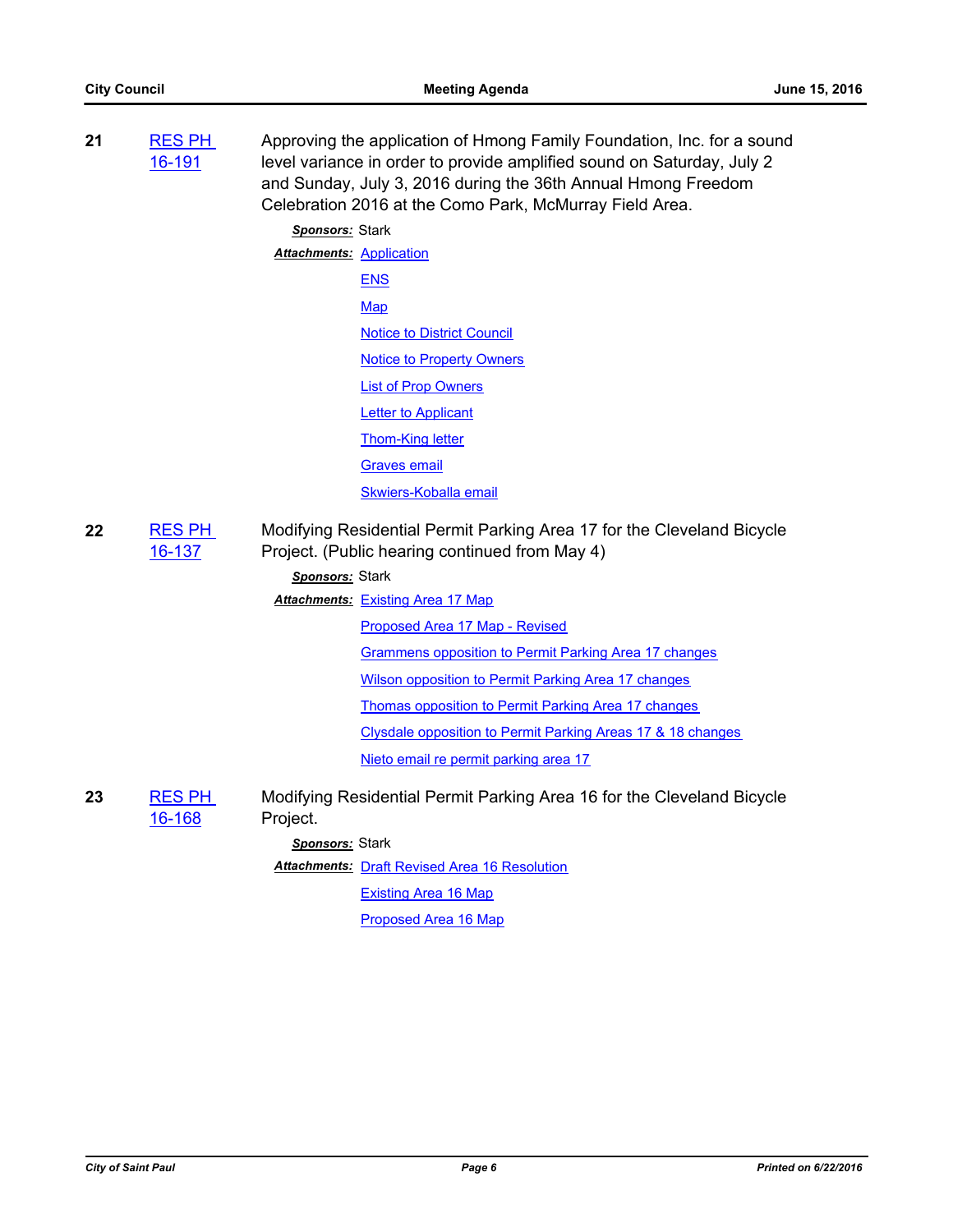| 24 | <b>RES PH</b><br>16-90  | Final Order approving the construction of improvements along Wabasha<br>Street from Plato Boulevard to Fillmore Avenue, and approving the<br>annual operation and maintenance costs for the above-standard<br>lighting. (File No. 19188, Assessment No. 165210) (Public hearing<br>continued from April 6 and to be continued to September 21, 2016)<br>Sponsors: Noecker<br><b>Attachments: Assessment Roll 19188</b><br>115 S Wabasha opposition to assessment |
|----|-------------------------|------------------------------------------------------------------------------------------------------------------------------------------------------------------------------------------------------------------------------------------------------------------------------------------------------------------------------------------------------------------------------------------------------------------------------------------------------------------|
| 25 | <b>RES PH</b><br>16-130 | Ratifying the assessments for Replacement of Lead Water Service Line<br>on Private Property during January to March 2016. (File No.<br>1603LDSRP, Assessment No. 164002)<br>Sponsors: Thao<br><b>Attachments: Assessment Roll</b>                                                                                                                                                                                                                                |
| 26 | <b>RES PH</b><br>16-131 | Ratifying the assessments for Repair of Sanitary Sewer Line on Private<br>Property during January to March 2016. (File No. SWRP1603,<br>Assessment No. 163002)<br>Sponsors: Stark<br><b>Attachments: Assessment Roll</b>                                                                                                                                                                                                                                         |

# **LEGISLATIVE HEARING CONSENT AGENDA**

**Note: Items listed under the Consent Agenda will receive a combined public hearing and be enacted by one motion with no separate discussion. Items may be removed from the Consent Agenda for a separate public hearing and discussion if desired.**

| 27 | <b>RLH TA</b><br>16-224    | Deleting the Appealed Special Tax Assessment for Property at 37<br>ANNAPOLIS STREET EAST. (File No. VB1609, Assessment<br>No.168810)                                                              |
|----|----------------------------|---------------------------------------------------------------------------------------------------------------------------------------------------------------------------------------------------|
|    |                            | Sponsors: Noecker                                                                                                                                                                                 |
| 28 | <b>RLH CO</b><br>$16 - 19$ | Amending Council File RLH CO 15-11, adopted August 5, 2015, to grant<br>Sia Lo, Lo Law Firm, on behalf of Ying Vang and Chee Xiong, an<br>additional extension for property at 2153 BEECH STREET. |
|    |                            | Sponsors: Prince                                                                                                                                                                                  |
|    |                            | Attachments: 2153 Beech St. appeal. 6-5-15                                                                                                                                                        |
|    |                            | 2153 Beech St. Photos. 5-18-15                                                                                                                                                                    |
|    |                            | 2153 Beech St.Survey Documents and Atty Ltr.6-17-15                                                                                                                                               |
|    |                            | 2153 Beech St.Lo Ltr.6-25-15                                                                                                                                                                      |
|    |                            | 2153 Beech St.Lo Ltr.7-22-15                                                                                                                                                                      |

[Brace opposition to 2153 Beech extension](http://StPaul.legistar.com/gateway.aspx?M=F&ID=4b496230-34be-4585-afce-bbc620715494.pdf)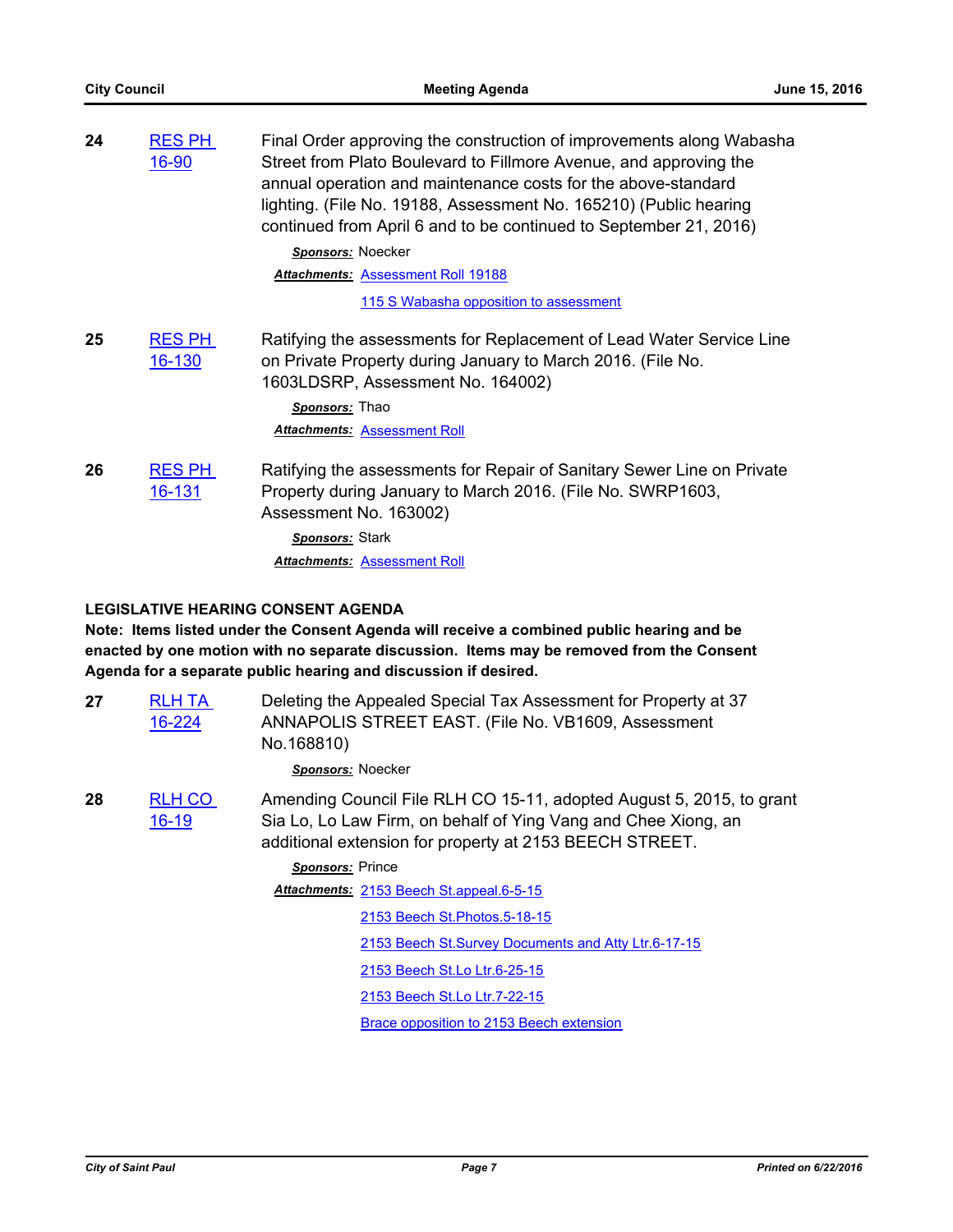| 29 | <b>RLH TA</b><br>15-555     | Ratifying the Appealed Special Tax Assessment for Property at 923<br>BURR STREET. (File No. J1603A, Assessment No. 168502; amended<br>to File No. J1603A1, Assessment No. 168513) (Public hearing<br>continued from January 20) (Amend to delete assessment)<br>Sponsors: Brendmoen<br>Attachments: 923 Burr St.SAO.8-13-15                                                                                                                                                                                                                                           |
|----|-----------------------------|-----------------------------------------------------------------------------------------------------------------------------------------------------------------------------------------------------------------------------------------------------------------------------------------------------------------------------------------------------------------------------------------------------------------------------------------------------------------------------------------------------------------------------------------------------------------------|
| 30 | <b>RLH CO</b><br>$16 - 5$   | Appeal of Lejing Wang and Gretchen Vanderlinden Wang to a<br>Correction Notice at 885 CALIFORNIA AVENUE WEST.<br>Sponsors: Brendmoen<br>Attachments: 885 California Ave. West.appeal.1-22-15<br>885 California Ave W. Photo Doc 1.1-22-16<br>885 California Ave W. Photo Doc 2.1-22-16<br>885 California Ave W. Photo Doc 3.1-22-16<br>885 California Ave W.Zoning Enforcement Ltr.1-22-16<br>885 California Ave W. Wang Ltr. 2-19-16<br>885 California Ave W.Wang Ltr.4-7-16<br>885 California Ave.Owner materials.5-3-16<br>885 California Ave W. Wang Ltr. 5-25-16 |
| 31 | <b>RLH TA</b><br>$16 - 255$ | Ratifying the Appealed Special Tax Assessment for Property at 1021<br>CASE AVENUE. (File No. J1609A, Assessment No. 168525)<br>Sponsors: Bostrom<br>Attachments: 1021 Case Ave E.Summary Abatement Order.2-4-16<br>1021 Case Ave. Photos. 2-9-16                                                                                                                                                                                                                                                                                                                      |
| 32 | RLH CO<br><u>16-12</u>      | Appeal of Gene Marault to a Correction Notice at 937 CHARLES<br>AVENUE.<br>Sponsors: Thao<br>Attachments: 937 Charles Ave.appeal.04-13-16<br>937 Charles Ave.Marault Ltr.4-20-16<br>937 Charles Ave. Marault Revised Ltr. 5-25-16<br>937 Charles Ave.email.5-16-16<br>937 Charles Ave.chain emails.5-25-16<br>937 Charles Ave. Photos. 3-7-16                                                                                                                                                                                                                         |
| 33 | <b>RLH TA</b><br>16-295     | Amending the previously ratified assessment to reduce the assessment<br>for Collection of Fire Certificate of Occupancy Fees billed November 10<br>to December 11, 2015 at 2322 COMO AVENUE. (File No. CRT1608,<br>Assessment No. 168208)                                                                                                                                                                                                                                                                                                                             |

*Sponsors:* Stark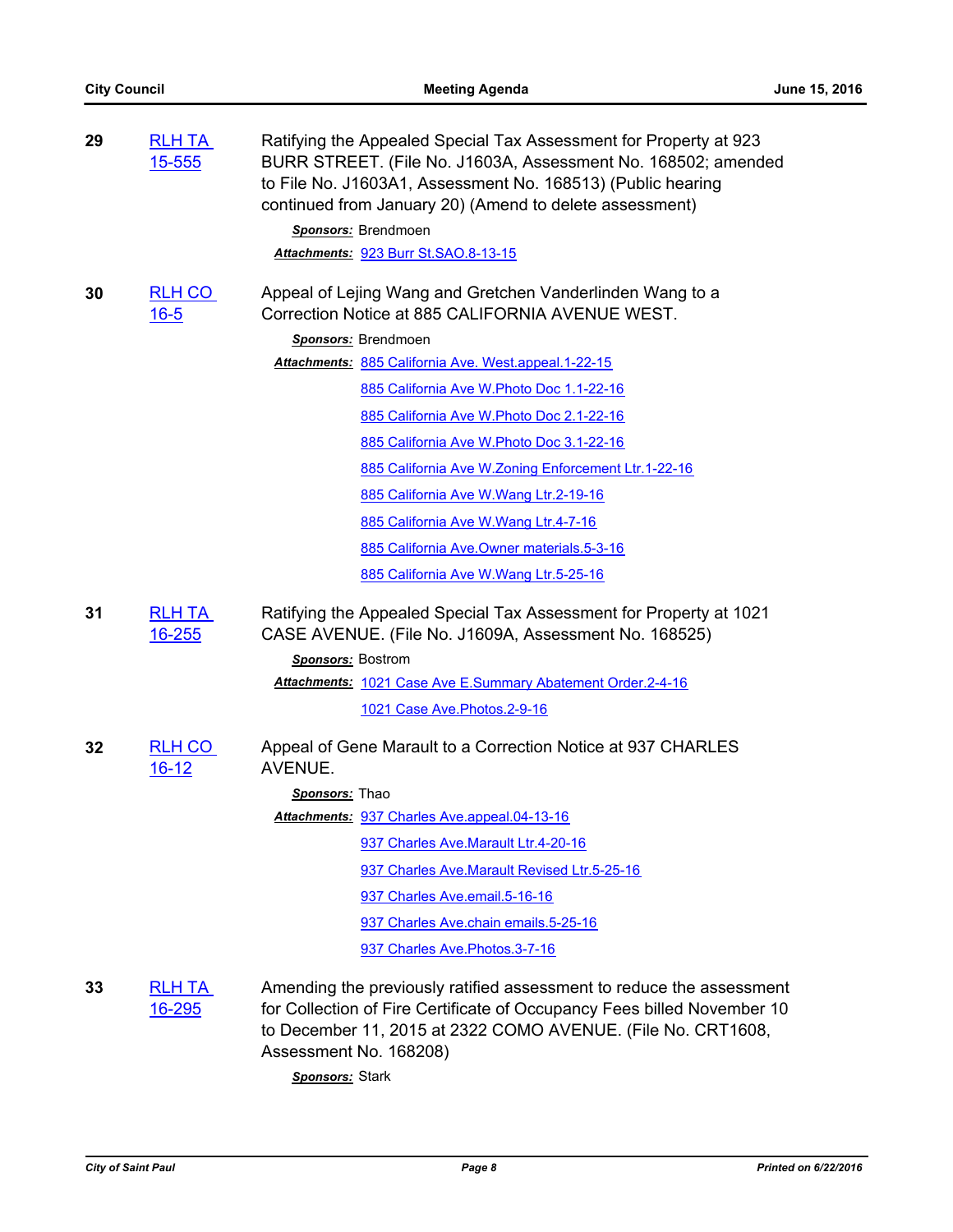| 34 | <b>RLH RR</b><br>$16 - 21$ | Staying enforcement for 180 days of City Council File RLH RR 15-5<br>ordering the rehabilitation or razing and removal of the structures at<br>668-670 CONWAY STREET within 180 days of the June 15, 2016 City<br>Council Public Hearing. |
|----|----------------------------|-------------------------------------------------------------------------------------------------------------------------------------------------------------------------------------------------------------------------------------------|
|    |                            | Sponsors: Prince                                                                                                                                                                                                                          |
|    |                            | Attachments: 668-670 Conway St.RC Project Manual.Spring 2016                                                                                                                                                                              |
|    |                            | 668-670 Conway St. Photos. 11-13-14                                                                                                                                                                                                       |
|    |                            | 668-670 Conway St. Code Complaince Inspection. 11-12-15                                                                                                                                                                                   |
| 35 | <b>RLH TA</b><br>16-232    | Ratifying the Appealed Special Tax Assessment for Property at 880<br>CONWAY STREET. (File No. J1609A, Assessment No. 168525)                                                                                                              |
|    |                            | Sponsors: Prince                                                                                                                                                                                                                          |
|    |                            | Attachments: 880 Conway St.SA 1-25-16                                                                                                                                                                                                     |
|    |                            | 880 Conway St. Photo 1-29-16                                                                                                                                                                                                              |
| 36 | <b>RLH TA</b><br>16-226    | Ratifying the Appealed Special Tax Assessment for Property at 928<br>EDMUND AVENUE. (File No. VB1609, Assessment No.168810)<br>Sponsors: Thao                                                                                             |
| 37 | <b>RLH TA</b><br>16-174    | Ratifying the Appealed Special Tax Assessment for Property at 1231<br>FARRINGTON STREET. (File No. J1608A1, Assessment No. 168529)<br>(Amended to ratified and reduced)                                                                   |
|    |                            | Sponsors: Brendmoen                                                                                                                                                                                                                       |
|    |                            | Attachments: 1231 Farrington St.SA 1-22-16                                                                                                                                                                                                |
|    |                            | 1231 Farrington St. Photo 1-27-16                                                                                                                                                                                                         |
| 38 | <b>RLH TA</b><br>16-223    | Deleting the Appealed Special Tax Assessment for Property at 2021<br>FREMONT AVENUE. (File No. VB1609, Assessment No. 168810)                                                                                                             |
|    |                            | Sponsors: Prince                                                                                                                                                                                                                          |
| 39 | <b>RLH TA</b><br>16-206    | Ratifying the Appealed Special Tax Assessment for Property at 889<br>FULLER AVENUE. (File No. VB1610, Assessment No. 168811)                                                                                                              |
|    |                            | Sponsors: Thao                                                                                                                                                                                                                            |
| 40 | <u>RLH TA</u><br>16-213    | Ratifying the Appealed Special Tax Assessment for Property at 994<br>FULLER AVENUE. (File No. J1609A, Assessment No. 168525)                                                                                                              |
|    |                            | Sponsors: Thao                                                                                                                                                                                                                            |
|    |                            | Attachments: 994 Fuller Ave.SA 2-2-16                                                                                                                                                                                                     |
|    |                            | 994 Fuller Ave. Photos 2-10-16                                                                                                                                                                                                            |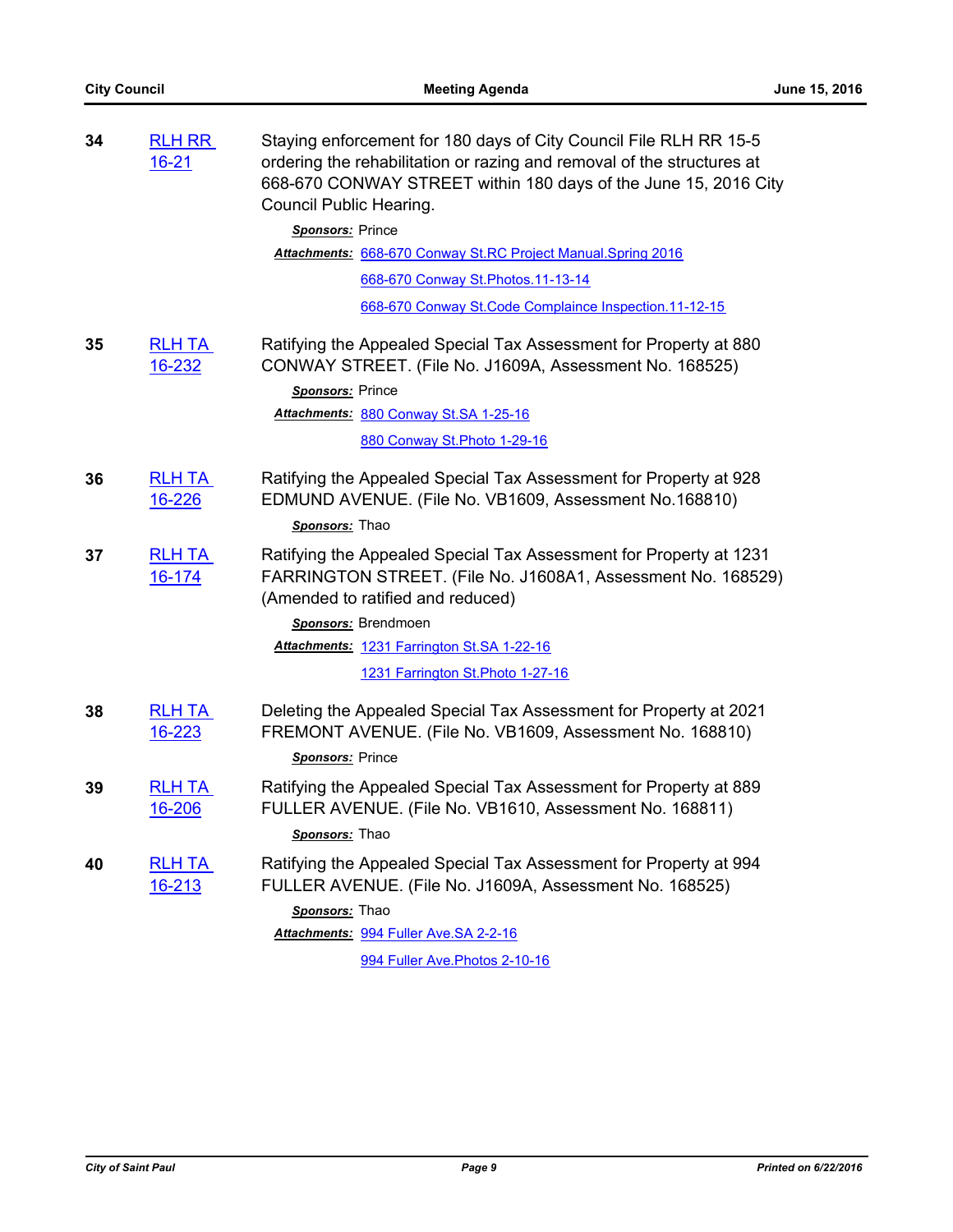| 41 | <b>RLH FCO</b><br>$16 - 53$ | Appeal of Justin Bloyer, Quetico Property Management, to a Correction<br>Notice-Complaint Inspection at 46 GEORGE STREET WEST. |
|----|-----------------------------|--------------------------------------------------------------------------------------------------------------------------------|
|    |                             | Sponsors: Noecker                                                                                                              |
|    |                             | Attachments: 46 George St W.appeal.4-11-16                                                                                     |
|    |                             | 46 George St W.Photos.3-31-16                                                                                                  |
|    |                             | 46 George St W.Bloyer Ltr.5-20-16                                                                                              |
| 42 | <b>RLH FCO</b><br>$16 - 47$ | Appeal of Karl Benson, Cooks of Crocus Hill, to a Fire Inspection<br>Correction Notice at 877 GRAND AVENUE.                    |
|    |                             | Sponsors: Noecker                                                                                                              |
|    |                             | Attachments: 877 Grand Ave.appeal.3-16-16                                                                                      |
|    |                             | 877 Grand Ave. Photos. 3-10-16                                                                                                 |
|    |                             | 877 Grand Ave. Benson Ltr. 4-7-16                                                                                              |
|    |                             | 877 Grand Ave. Benson Ltr. 4-20-16                                                                                             |
|    |                             | 877 Grand Ave.Benson Ltr.5-23-16                                                                                               |
| 43 | <b>RLH SAO</b><br>$16 - 19$ | Appeal of Daniel Veesenmeyer to a Summary Abatement Order and<br>Vehicle Abatement Order at 171 GRANITE STREET.                |
|    |                             | Sponsors: Brendmoen                                                                                                            |
|    |                             | Attachments: 171 Granite St.appeal.5-26-16                                                                                     |
|    |                             | 171 Granite St. Correction Notice. 6-6-16                                                                                      |
|    |                             | 171 Granite St. Owner Photos. 6-7-16                                                                                           |
|    |                             | 171 Granite St. Veesenmeyer Ltr.6-9-16                                                                                         |
| 44 | <b>RLH TA</b><br>16-234     | Ratifying the Appealed Special Tax Assessment for Property at 1114<br>JESSIE STREET. (File No. J1609A, Assessment No. 168525)  |
|    |                             | Sponsors: Brendmoen                                                                                                            |
|    |                             | <b>Attachments: 1114 Jessie St.SA 1-25-16</b>                                                                                  |
|    |                             | 1114 Jessie St. Photos 1-29-16                                                                                                 |
| 45 | <b>RLH TA</b><br>16-231     | Ratifying the Appealed Special Tax Assessment for Property at 1134<br>JESSIE STEET. (File No. J1609A, Assessment No. 168525)   |
|    |                             | Sponsors: Brendmoen                                                                                                            |
|    |                             | Attachments: 1134 JESSIE ST. SUMMARY ABATEMENT. 1-25-16                                                                        |
|    |                             | 1134 JESSIE STREET. PHOTO. 1-29-16                                                                                             |
| 46 | <b>RLH FCO</b><br>$16 - 60$ | Appeal of Joe Smith to a Fire Certificate of Occupancy Approval with<br>Corrections at 318 KING STREET WEST.                   |
|    |                             | Sponsors: Noecker                                                                                                              |
|    |                             | Attachments: 318 King Street W.appeal.04-29-16                                                                                 |
|    |                             | 318 King St W.Smith Ltr.5-25-16                                                                                                |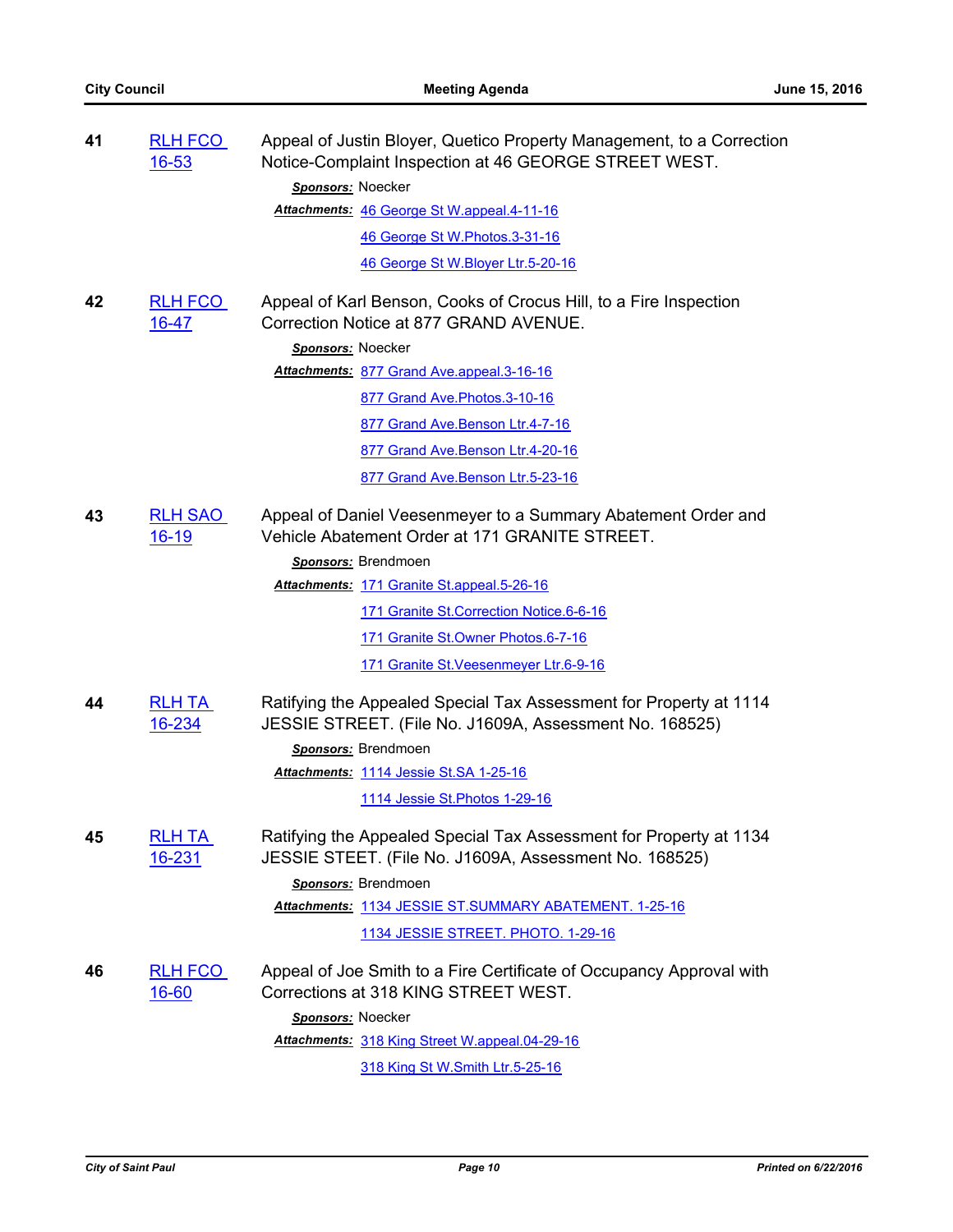| 47 | <b>RLH TA</b><br>16-214       | Ratifying the Appealed Special Tax Assessment for Property at 434<br>LAFOND AVENUE. (File No. J1609A, Assessment No. 168525)                                               |
|----|-------------------------------|----------------------------------------------------------------------------------------------------------------------------------------------------------------------------|
|    |                               | Sponsors: Thao                                                                                                                                                             |
|    |                               | Attachments: 434 Lafond Ave.SA 1-29-16                                                                                                                                     |
|    |                               | 434 Lafond Ave. Photos. 2-4-16                                                                                                                                             |
| 48 | <b>RLH VBR</b><br>$16 - 30$   | Appeal of Paul Belmonte to a letter dated May 11, 2016 requiring a code<br>compliance inspection at 632 LEXINGTON PARKWAY NORTH and 634<br><b>LEXINGTON PARKWAY NORTH.</b> |
|    |                               | Sponsors: Thao                                                                                                                                                             |
|    |                               | Attachments: 632-634 Lexington Pkwy N.appeal.5-18-16                                                                                                                       |
|    |                               | 632-634 Lexington Pkwy N.Belmonte Ltr.6-1-16                                                                                                                               |
| 49 | <b>RLH TA</b><br>16-259       | Ratifying the Appealed Special Tax Assessment for Property at 122<br>LYTON PLACE. (File No. VB1609, Assessment No. 168810)                                                 |
|    |                               | Sponsors: Thao                                                                                                                                                             |
| 50 | <b>RLH TA</b><br>16-230       | Deleting the Appealed Special Tax Assessment for Property at 1877<br>MAGNOLIA AVENUE EAST. (File No. J1609A, Assessment No.<br>168525)                                     |
|    |                               | <b>Sponsors:</b> Bostrom                                                                                                                                                   |
|    |                               | Attachments: 1877 Magnolia Ave E.Summary Abatement Order.2-16-16                                                                                                           |
|    |                               | 1877 Magnolia Ave E.Photo.2-22-16                                                                                                                                          |
| 51 | <b>RLH TA</b><br>16-248       | Ratifying the Appealed Special Tax Assessment for Property at 981<br>MARSHALL AVENUE. (File No. J1609A, Assessment No. 168525)<br>Sponsors: Thao                           |
|    |                               | <b>Attachments: 981 Marshall Ave. Snow Walk Ltr. 1-29-16</b>                                                                                                               |
|    |                               | 981 Marshall Ave.Snow-Ice Summary Abatement Order.2-8-16                                                                                                                   |
|    |                               | 981 Marshall Ave. Photos. 2-11-16                                                                                                                                          |
| 52 | <b>RLH CO</b><br><u>16-15</u> | Appeal of Philip Varchenko to a Correction Order at 1627 MARSHALL<br>AVENUE. (Public hearing continued from May 18)                                                        |
|    |                               | Sponsors: Stark                                                                                                                                                            |
|    |                               | Attachments: 1627 Marshall Ave.appeal.4-15-16                                                                                                                              |
|    |                               | 1627 Marshall Ave. Photos. 4-7-16                                                                                                                                          |
|    |                               | 1627 Marshall Ave. Appellant Letter for Appeal. 4-25-16                                                                                                                    |
|    |                               | 1627 Marshall Ave. Varchenko Ltr. 4-28-16                                                                                                                                  |
|    |                               | 1627 Marshall Ave. Photos. 5-2-16                                                                                                                                          |
|    |                               | 1627 Marshall Ave. Photos #2.5-2-16                                                                                                                                        |
|    |                               | 1627 Marshall Ave. Vang-Vachenko Email. 6-15-16                                                                                                                            |
|    |                               | 1627 Marshall Ave. Varchenko Ltr.6-3-16                                                                                                                                    |
|    |                               | 1627 Marshall Ave. Varchenko Ltr.6-1-16                                                                                                                                    |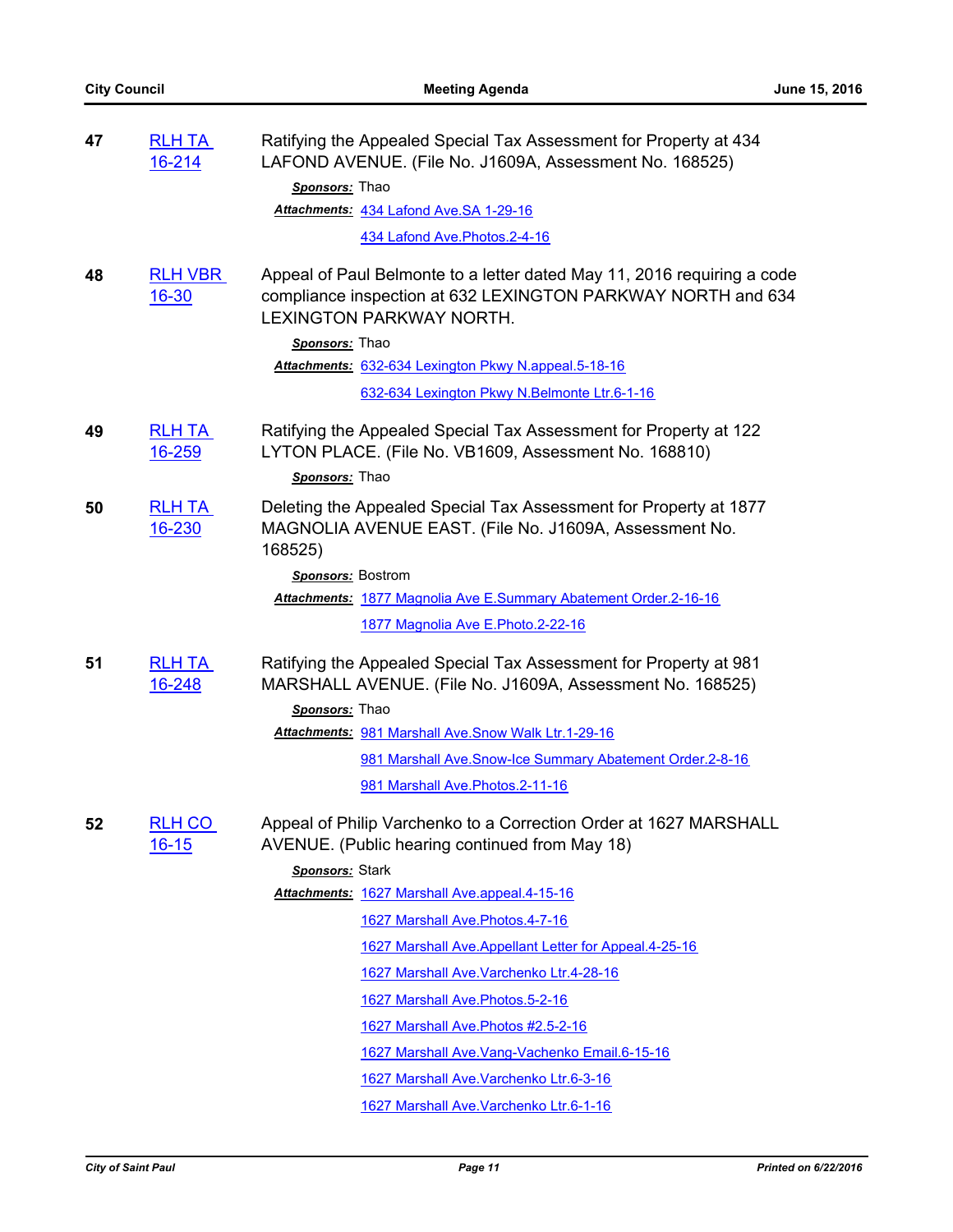| 53 | <b>RLH FCO</b><br>16-70        | Appeal of Gerald Chapman to a Fire Inspection Correction Notice at<br>1819 MARSHALL AVENUE.                                                                                                                                                         |
|----|--------------------------------|-----------------------------------------------------------------------------------------------------------------------------------------------------------------------------------------------------------------------------------------------------|
|    |                                | Sponsors: Stark                                                                                                                                                                                                                                     |
|    |                                | Attachments: 1819 Marshall Avenue.appeal.05-11-16                                                                                                                                                                                                   |
|    |                                | 1819 Marshall photos 5-9-16                                                                                                                                                                                                                         |
|    |                                | 1819 Marshall Ave. Chapman Ltr. 5-20-16                                                                                                                                                                                                             |
| 54 | <b>RLH RR</b><br>$16 - 18$     | Ordering the rehabilitation or razing and removal of the structures at 952<br>MARYLAND AVENUE EAST within fifteen (15) days after the June 15,<br>2016, City Council Public Hearing. (Amend to 120 days.)                                           |
|    |                                | Sponsors: Bostrom                                                                                                                                                                                                                                   |
|    |                                | Attachments: 952 Maryland Ave E.OTA 4-4-16                                                                                                                                                                                                          |
|    |                                | 952 Maryland Ave E.PH 4-22-16                                                                                                                                                                                                                       |
|    |                                | 952 Maryland Ave E. Photos. 3-31-16 #1                                                                                                                                                                                                              |
|    |                                | 952 Maryland Ave E. Photos. 3-31-16 #2                                                                                                                                                                                                              |
|    |                                | 952 Maryland Ave E. Photos. 3-31-16 #3                                                                                                                                                                                                              |
|    |                                | 952 Maryland Ave E.SHPO Form 4-15-16                                                                                                                                                                                                                |
|    |                                | 952 Maryland Ave E. Photos. 8-21-14                                                                                                                                                                                                                 |
|    |                                | 952 Maryland Ave E.Docs.5-24-16                                                                                                                                                                                                                     |
|    |                                | 952 Maryland Ave E.Brennan R-R Ltr.6-1-16                                                                                                                                                                                                           |
|    |                                | 952 Maryland Ave E.affidavidt for stpaul                                                                                                                                                                                                            |
|    |                                | 952 Maryland Ave E.CSG estimate for stpaul                                                                                                                                                                                                          |
|    |                                | 952 Maryland Ave E.DEI bid for stpaul                                                                                                                                                                                                               |
|    |                                | 952 Maryland Ave E.HVAC bid.6-3-16                                                                                                                                                                                                                  |
|    |                                | 952 Maryland Ave e. Photos before and after                                                                                                                                                                                                         |
|    |                                | 952 Maryland Ave E.scope of work                                                                                                                                                                                                                    |
|    |                                | 952 Maryland Ave E.Code Compliance Inspection Rpt.6-7-16                                                                                                                                                                                            |
| 55 | <b>RLH TA</b><br><u>16-215</u> | Ratifying the Appealed Special Tax Assessment for Property at 476<br>MINNEHAHA AVENUE EAST. (File No. J1609A, Assessment No.<br>168525) (Public hearing to be continued to October 5, 2016) (Amended<br>to File No. J1609A4, Assessment No. 168535) |
|    |                                | Sponsors: Brendmoen                                                                                                                                                                                                                                 |
|    |                                | Attachments: 476 Minnehaha Ave E.Snow Letter 2-11-16                                                                                                                                                                                                |
|    |                                | 476 Minnehaha Ave E.Photos.2-16-16                                                                                                                                                                                                                  |
| 56 | <u>RLH TA</u><br><u>16-257</u> | Ratifying the Appealed Special Tax Assessment for Property at 550<br>MINNEHAHA AVENUE WEST. (File No. VB1609, Assessment No.<br>168810)                                                                                                             |
|    |                                | Sponsors: Thao                                                                                                                                                                                                                                      |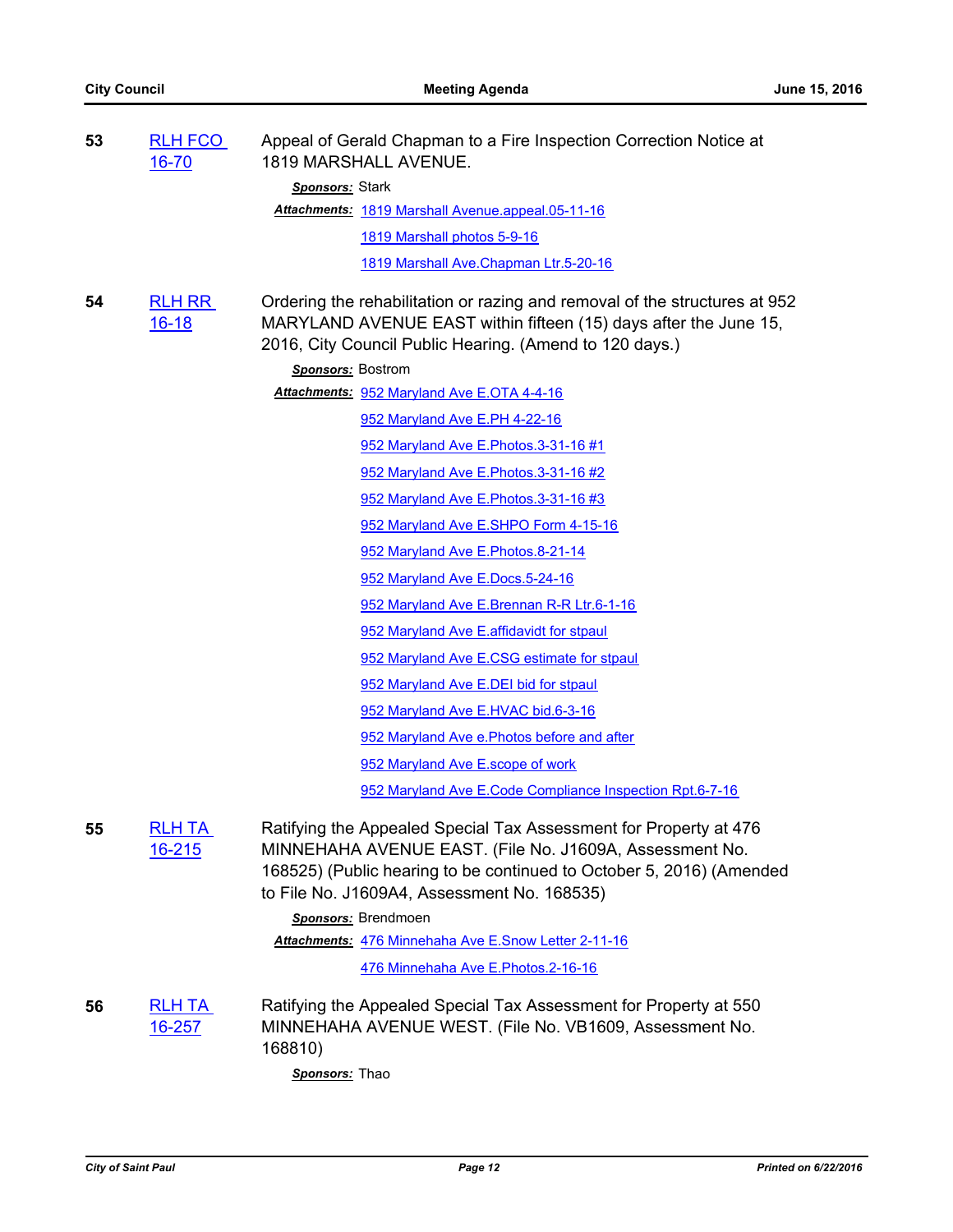| 57 | <b>RLH TA</b><br>16-227        | Deleting the Appealed Special Tax Assessment for Property at 774<br>MINNEHAHA AVENUE WEST. (File No. VB1610, Assessment No.<br>168811)<br>Sponsors: Thao                                                                                                                   |
|----|--------------------------------|----------------------------------------------------------------------------------------------------------------------------------------------------------------------------------------------------------------------------------------------------------------------------|
| 58 | <b>RLH FCO</b><br>$16 - 40$    | Appeal of Richard A. Cardenas to a Re-Inspection Fire Certificate of<br>Occupancy With Deficiencies at 66 NINTH STREET EAST.                                                                                                                                               |
|    |                                | Sponsors: Noecker                                                                                                                                                                                                                                                          |
|    |                                | Attachments: 66 Ninth St E.appeal.2-26-16                                                                                                                                                                                                                                  |
|    |                                | 66 Ninth St E.Cardenas Ltr.3-29-16                                                                                                                                                                                                                                         |
|    |                                | 66 Ninth St E.Cardenas Revised Ltr.3-29-16                                                                                                                                                                                                                                 |
|    |                                | 66 Ninth St E.Cardenas Itr.5-23-16                                                                                                                                                                                                                                         |
| 59 | <b>RLH TA</b><br>16-216        | Ratifying the Appealed Special Tax Assessment for Property at 667<br>OTSEGO STREET. (File No. J1609A, Assessment No. 168525)                                                                                                                                               |
|    |                                | Sponsors: Brendmoen                                                                                                                                                                                                                                                        |
|    |                                | Attachments: 667 Otsego St.SA 2-11-16                                                                                                                                                                                                                                      |
|    |                                | 667 Otsego St. Photo 2-11-16                                                                                                                                                                                                                                               |
|    |                                | 667 Otsego St. Photo 2-24-16                                                                                                                                                                                                                                               |
| 60 | <b>RLH TA</b><br>16-217        | Ratifying the Appealed Special Tax Assessment for Property at 1660<br>REANEY AVENUE. (File No. J1609A, Assessment No. 168525)<br>Sponsors: Prince                                                                                                                          |
|    |                                | Attachments: 1660 Reaney Ave. Snow Letter 2-8-16                                                                                                                                                                                                                           |
|    |                                | 1660 Reaney Ave. Photos. 2-11-16                                                                                                                                                                                                                                           |
| 61 | <b>RLH TA</b><br>16-261        | Ratifying the Appealed Special Tax Assessment for Property at 1258<br>RICE STREET. (File No. VB1610, Assessment No. 168811)                                                                                                                                                |
|    |                                | Sponsors: Brendmoen                                                                                                                                                                                                                                                        |
| 62 | <b>RLH TA</b><br>16-240        | Ratifying the Appealed Special Tax Assessment for Property at 924<br>ROSE AVENUE EAST. (File No. J1609A, Assessment No. 168525)                                                                                                                                            |
|    |                                | Sponsors: Bostrom                                                                                                                                                                                                                                                          |
|    |                                | Attachments: 924 Rose Ave.SAO.2-1-16                                                                                                                                                                                                                                       |
|    |                                | 924 Rose Ave E. Photos. 2-8-16                                                                                                                                                                                                                                             |
| 63 | <b>RLH TA</b><br><u>16-229</u> | Ratifying the Appealed Special Tax Assessment for Property at 1054<br>ROSE AVENUE EAST. (File No. J1609A, Assessment No.168525)<br>(Public hearing to be continued to October 5, 2016) (Amended to File<br>No. J1609A2, Assessment No. 168533)<br><b>Sponsors: Bostrom</b> |
|    |                                | Attachments: 1054 Rose Ave E.Summary Abatement Order.2-1-16                                                                                                                                                                                                                |
|    |                                | 1054 Rose Ave E. Photos. 2-8-16                                                                                                                                                                                                                                            |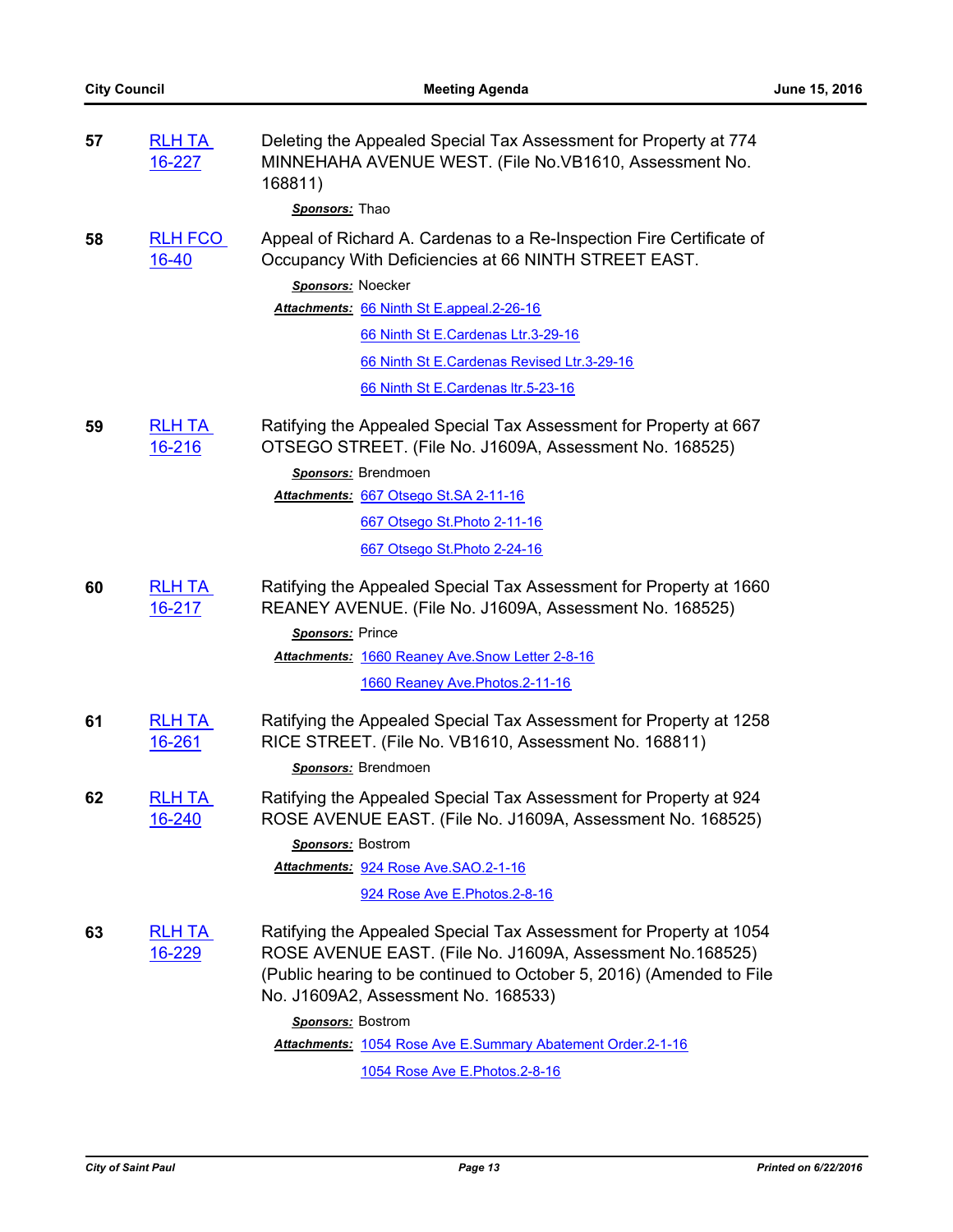| 64 | <b>RLH TA</b><br>16-208        | Ratifying the Appealed Special Tax Assessment for Property at 1453<br>SAINT CLAIR AVENUE. (File No. J1609A, Assessment No. 168525)<br>(Public hearing to be continued to October 5, 2016) (Amended to File<br>No. J1609A5, Assessment No. 168536). |
|----|--------------------------------|----------------------------------------------------------------------------------------------------------------------------------------------------------------------------------------------------------------------------------------------------|
|    |                                | Sponsors: Tolbert                                                                                                                                                                                                                                  |
|    |                                | Attachments: 1453 Saint Clair Ave. Snow Ltr.2-5-16                                                                                                                                                                                                 |
|    |                                | 1453 Saint Clair Ave. Photo. 2-9-16                                                                                                                                                                                                                |
| 65 | <b>RLH TA</b><br>16-218        | Deleting the Appealed Special Tax Assessment for Property at 1124<br>SELBY AVENUE. (File No. J1609A, Assessment No. 168525)                                                                                                                        |
|    |                                | Sponsors: Thao                                                                                                                                                                                                                                     |
|    |                                | Attachments: 1124 Selby Ave.Snow Letter 2-11-16                                                                                                                                                                                                    |
|    |                                | 1124 Selby Ave. Photos 2-17-16                                                                                                                                                                                                                     |
| 66 | <b>RLH CO</b><br>$16 - 10$     | Appeal of Alena Kulp to a Correction Notice at 528 SHERBURNE<br>AVENUE.                                                                                                                                                                            |
|    |                                | Sponsors: Thao                                                                                                                                                                                                                                     |
|    |                                | Attachments: 528 Sherburne.appeal.3-25-16                                                                                                                                                                                                          |
|    |                                | 528 Sherburne. Kulp photos submitted 4-12-16                                                                                                                                                                                                       |
|    |                                | 528 Sherburne Ave.Arnold Ltr.4-14-16                                                                                                                                                                                                               |
| 67 | <b>RLH TA</b><br>16-228        | Ratifying the Appealed Special Tax Assessment for Property at 206<br>STEVENS STREET WEST. (File No. J1609A, Assessment No. 168525)                                                                                                                 |
|    |                                | Sponsors: Noecker                                                                                                                                                                                                                                  |
|    |                                | <b>Attachments: 206 Stevens St W. Snow Walk Ltr 1-26-16</b>                                                                                                                                                                                        |
|    |                                | 206 Stevens St W. Photo 1-29-16                                                                                                                                                                                                                    |
| 68 | <b>RLH TA</b><br>16-236        | Deleting the Appealed Special Tax Assessment for Property at 130<br>SYCAMORE STREET EAST. (File No. VB1609, Assessment No.<br>168810)                                                                                                              |
|    |                                | Sponsors: Brendmoen                                                                                                                                                                                                                                |
| 69 | <b>RLH TA</b><br>16-219        | Ratifying the Appealed Special Tax Assessment for Property at 273<br>TOPPING STREET. (File No. J1609A, Assessment No. 168525)                                                                                                                      |
|    |                                | Sponsors: Thao                                                                                                                                                                                                                                     |
|    |                                | Attachments: 273 Topping St. Snow Letter 2-5-16                                                                                                                                                                                                    |
|    |                                | 273 Topping St. Photos 2-9-16                                                                                                                                                                                                                      |
| 70 | <u>RLH TA</u><br><u>16-220</u> | Ratifying the Appealed Special Tax Assessment for Property at 277<br>TOPPING STREET. (File No. J1609A, Assessment No. 168525)                                                                                                                      |
|    |                                | Sponsors: Thao                                                                                                                                                                                                                                     |
|    |                                | Attachments: 277 Topping St.Snow Letter 2-5-16                                                                                                                                                                                                     |
|    |                                | 277 Topping St. Photos 2-9-16                                                                                                                                                                                                                      |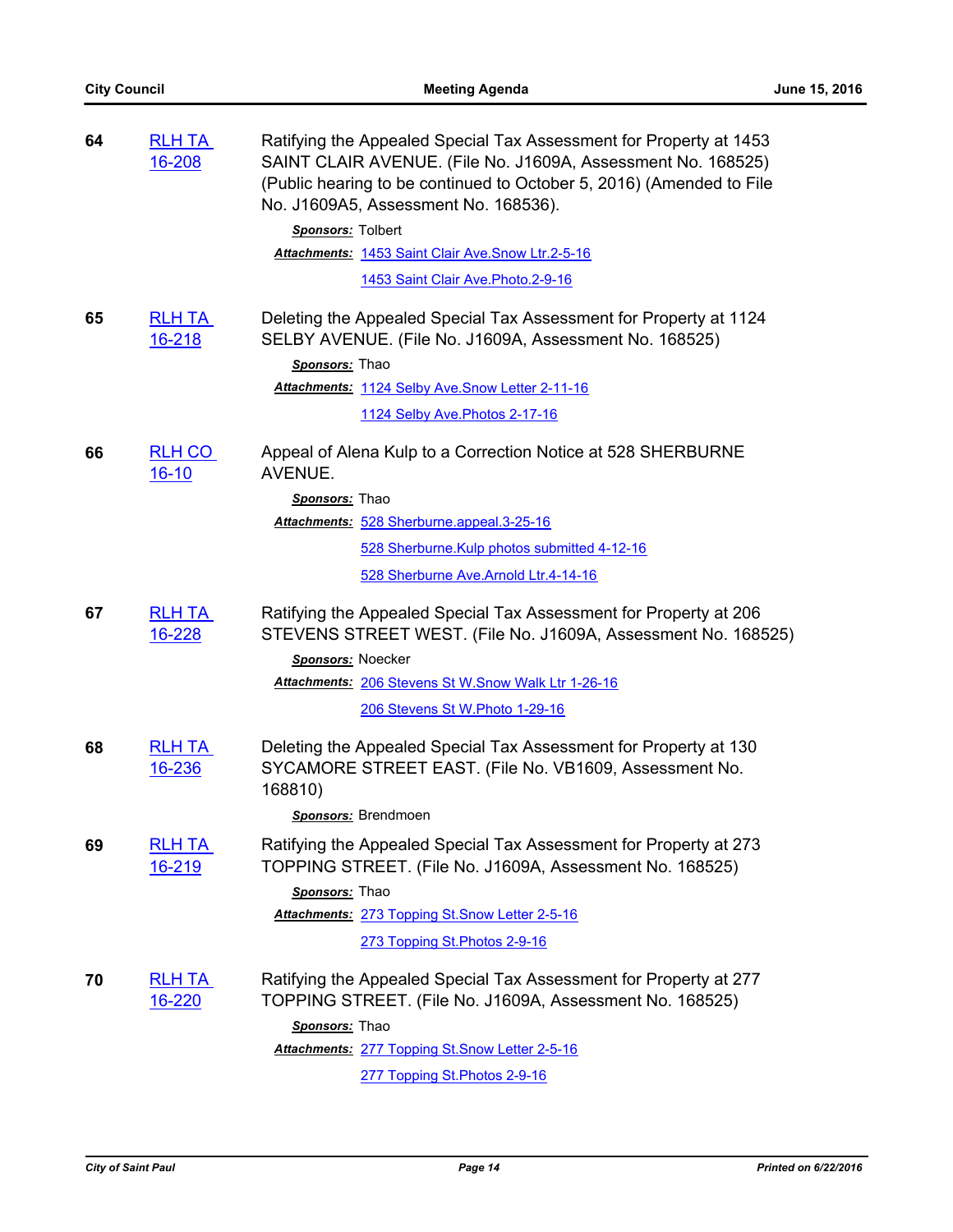| 71 | <b>RLH TA</b><br>16-221 | Ratifying the Appealed Special Tax Assessment for Property at 281<br>TOPPING STREET. (File No. J1609A, Assessment No. 168525)<br>Sponsors: Thao<br>Attachments: 281 Topping St. Snow Letter 2-5-16<br>281 Topping St. Photos 2-9-16                                                                                                                                                                                                                                                                                        |
|----|-------------------------|----------------------------------------------------------------------------------------------------------------------------------------------------------------------------------------------------------------------------------------------------------------------------------------------------------------------------------------------------------------------------------------------------------------------------------------------------------------------------------------------------------------------------|
| 72 | <b>RLH TA</b><br>16-207 | Ratifying the Appealed Special Tax Assessment for Property at 1010<br>VIRGINIA STREET. (File No. J1609A, Assessment No. 168525)<br>Sponsors: Brendmoen<br>Attachments: 1010 Virginia St. Snow Walk Ltr.2-5-16<br>1010 Virginia St. Photos. 2-9-16                                                                                                                                                                                                                                                                          |
| 73 | <b>RLH FCO</b><br>16-65 | Appeal of Terry Moore to a Fire Inspection Correction Notice at 21<br><b>WARREN STREET.</b><br>Sponsors: Prince<br>Attachments: 21 Warren Street.appeal.05-02-16<br>21 Warren St. Photos. 4-21-16<br>21 Warren St. Moore Ltr. 6-1-16                                                                                                                                                                                                                                                                                       |
| 74 | <b>RLH TA</b><br>16-222 | Ratifying the Appealed Special Tax Assessment for Property at 122<br>WAYZATA STREET. (File No. J1609A, Assessment No. 168525)<br>(Public hearing to be continued to October 5, 2016)<br>Sponsors: Thao<br>Attachments: 122 Wayzata St. Snow Letter 2-4-16<br>122 Wayzata St. Photos 2-9-16                                                                                                                                                                                                                                 |
| 75 | <b>RLH VBR</b><br>16-31 | Appeal of Anthony Shirley, tenant represented by SMRLS, Colleen<br>Walbran, to a Vacant Building Registraton Notice at 1222<br>WESTMINSTER STREET, Unit 301.<br>Sponsors: Brendmoen<br>Attachments: 1222 Westminster appeal.05-19-16<br>1222 Westminster St. Vacant Building Registration Notice. 5-20-16<br>1222 Westminster St. Photos. 4-14-16 #1<br>1222 Westminster St. Photos. 4-14-16 #2<br>1222 Westminster St. Photos. 4-25-16<br>1222 Westminster St. Photos. 5-19-16<br>1222 Westminster St. Walbran Ltr.6-2-16 |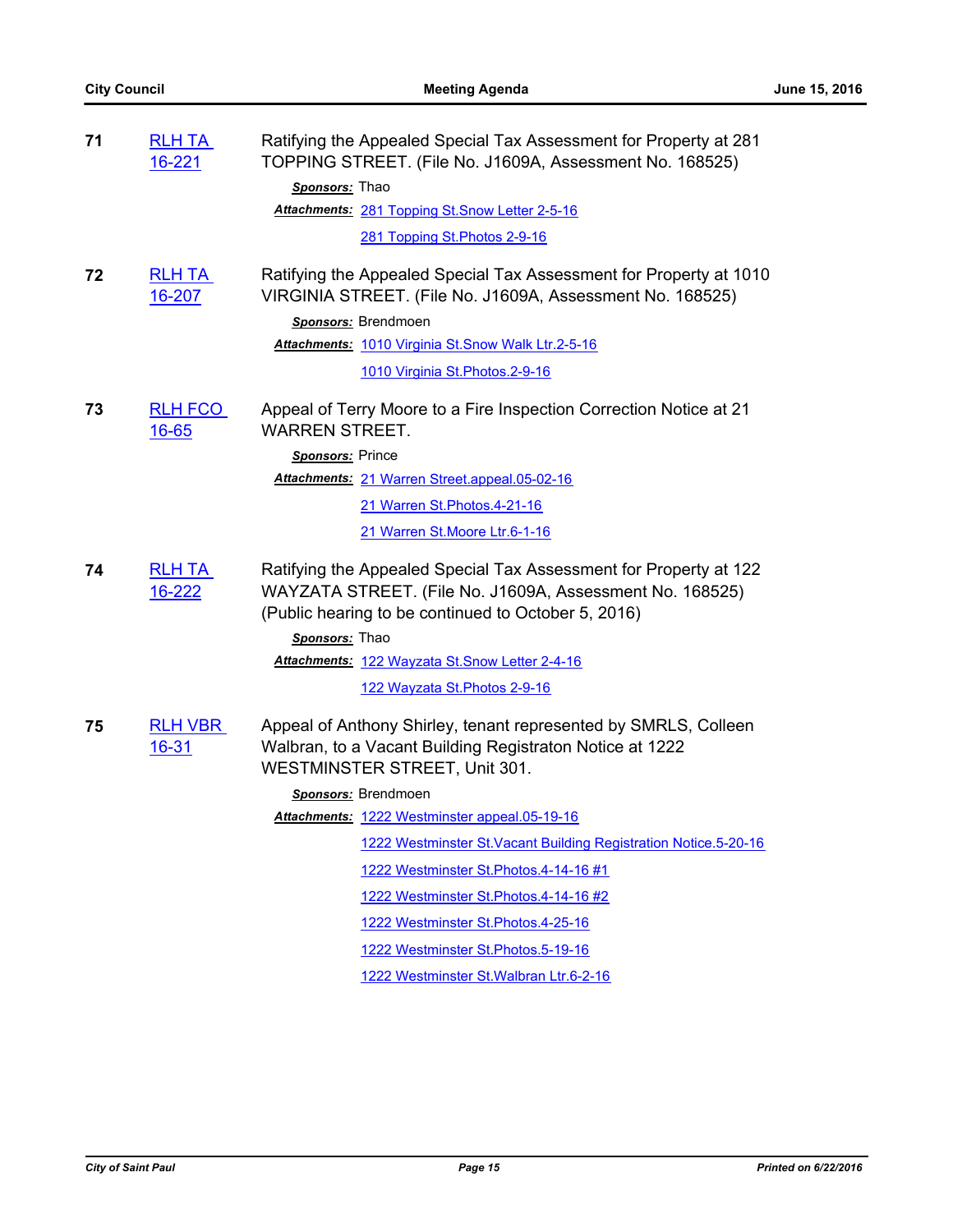| 76 | <b>RLH TA</b><br>16-209        | Ratifying the Appealed Special Tax Assessment for Property at 419<br>WHITALL STREET. (File No. J1609A, Assessment No. 168525)                                                                                         |
|----|--------------------------------|-----------------------------------------------------------------------------------------------------------------------------------------------------------------------------------------------------------------------|
|    |                                | Sponsors: Brendmoen                                                                                                                                                                                                   |
|    |                                | Attachments: 419 Whitall St.Summary Abatement Order.2-9-16                                                                                                                                                            |
|    |                                | 419 Whitall St. Photos. 2-24-16                                                                                                                                                                                       |
|    |                                | 419 Whitall St. Wybierala Letter 2-26-16                                                                                                                                                                              |
| 77 | <b>RLH TA</b><br>16-143        | Ratifying the Appealed Special Tax Assessment for Property at 955<br>WILSON AVENUE. (File No. VB1607, Assessment No. 168806)<br>(Amended to File No. VB1607A, Assessment No. 168816 and to<br>approve the assessment) |
|    |                                | Sponsors: Prince                                                                                                                                                                                                      |
|    |                                | Attachments: 955 Wilson Ave. VB1607 Ltr to Lake Land Holding. 6-6-16                                                                                                                                                  |
| 78 | <b>RLH TA</b><br>16-233        | Ratifying the Appealed Special Tax Assessment for Property at 1099<br>WOODBRIDGE STREET. (File No. J1609A, Assessment No. 168525)                                                                                     |
|    |                                | Sponsors: Brendmoen                                                                                                                                                                                                   |
|    |                                | Attachments: 1099 Woodbridge St. Snow Letter 2-4-16                                                                                                                                                                   |
|    |                                | 1099 Woodbridge St. Photo 2-9-16                                                                                                                                                                                      |
| 79 | <b>RLH TA</b><br>16-289        | Ratifying the Appealed Special Tax Assessment for Property at 647<br>YORK AVENUE. (File No. VB1608A, Assessment No. 168820) (Public<br>hearing to be continued to August 3, 2016)<br>Sponsors: Bostrom                |
|    |                                |                                                                                                                                                                                                                       |
| 80 | <b>RLH TA</b><br><u>16-256</u> | Ratifying the Appealed Special Tax Assessment for Property at 1739<br>YORK AVENUE. (File No. J1609A, Assessment No. 168525)                                                                                           |
|    |                                | Attachments: 1739 York Ave.Summary Abatement Order.1-22-16                                                                                                                                                            |
|    |                                | 1739 York Ave. Photos. 1-29-16                                                                                                                                                                                        |
| 81 | <b>RLH AR</b><br><u>16-29</u>  | Ratifying the assessments for Property Clean Up services from<br>February 1 to 25, 2016. (File No. J1609A, Assessment No. 168525)<br>Sponsors: Stark<br><b>Attachments: Assessment Roll</b>                           |
| 82 | <b>RLH AR</b>                  | Ratifying the assessments for Trash Hauling services from February 3 to                                                                                                                                               |
|    | $16 - 30$                      | 24, 2016. (File No. J1609G, Assessment No. 168709)                                                                                                                                                                    |
|    |                                | Sponsors: Stark                                                                                                                                                                                                       |
|    |                                | <b>Attachments: Assessment Roll</b>                                                                                                                                                                                   |
| 83 | <b>RLH AR</b><br><u>16-32</u>  | Ratifying the assessments for Collection of Vacant Building Registration<br>Fees billed August 11 to December 31, 2015. (File No. VB1609<br>Assessment No. 168810)                                                    |
|    |                                | Sponsors: Stark                                                                                                                                                                                                       |
|    |                                | <b>Attachments: Assessment Roll</b>                                                                                                                                                                                   |